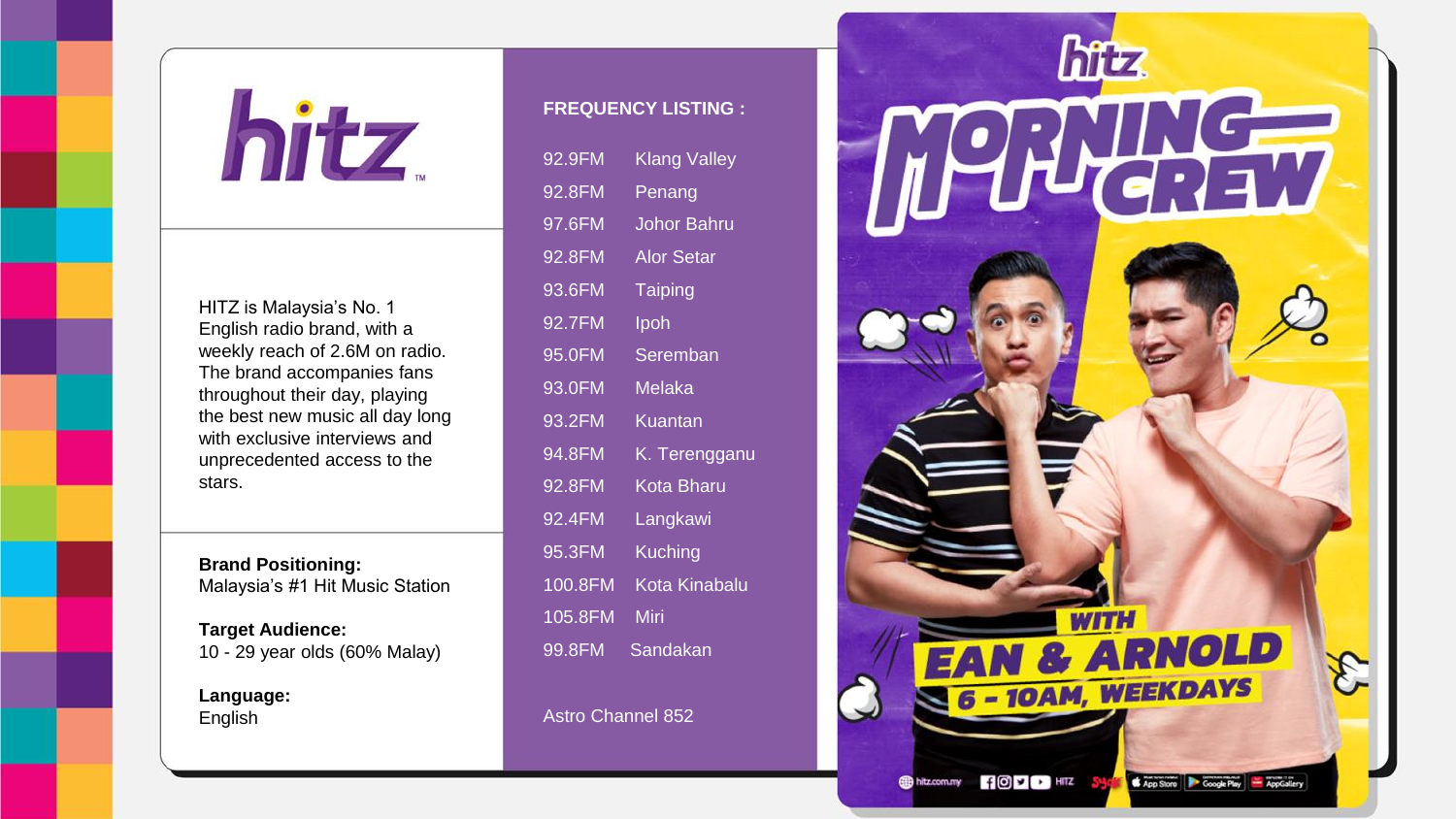

ARNOLD, can be summed up in one word "Bro". That's exactly how everyone relates to this champion. The everyday guy for the everyday Malaysian found his way into HITZ Morning Crew as one usually does; simply wake up one morning and decide "I wanna be a radio announcer". As fate would have it, best decision ever. His general perspective of life and opinions keep mornings fresh, with listeners in



EAN, the epitome of playfulness. Parody hit-maker and lover of burgers, he is always up and ready to tickle your funny bone with his wit and humour. Crowd favourite with his cheeky personality. Ean is ready to keep fans 'woke' through weekday morning rush-hour traffic alongside 'bro' Arnold, making your mornings a whole lot naughtier on the HITZ Morning Crew.



CALISTA, may be petite, but make no mistake, this girl's huge on character! Serving up her unique blend of sweet and bubbly as announcer at HITZ Sabah, Calista's craving got the better of her — and decide to trade the tropical islands for the big city lights of Kuala Lumpur, Now she's with the team, revived up and ready to keep you entertained with the biggest hits, the weirdest beauty trends, and all kinds of randomness!

ZHER, never says no to traveling, baked goods and Alexander Skarsgård (really?). She's also a confused hipster cause she spends her free time juicing and listening to vinyls, but loves dancing to Ariana Grande.



KEANU's not into football and superhero movies but he's a news and teen TV shows. He's often dubbed as the noisiest and most panicky person in the room but he's trying his best to become 22 years old and has never tried banana leaf in his life



ILI, is always known as the ball of sunshine whether on radio, tiktok, instagram or even through her music. That's just how versatile this young star is, she does radio, she sings and is also an up and coming social media star. But don't be fooled by her petite size and cute personality, this girl even rock climbs, believe it or not.